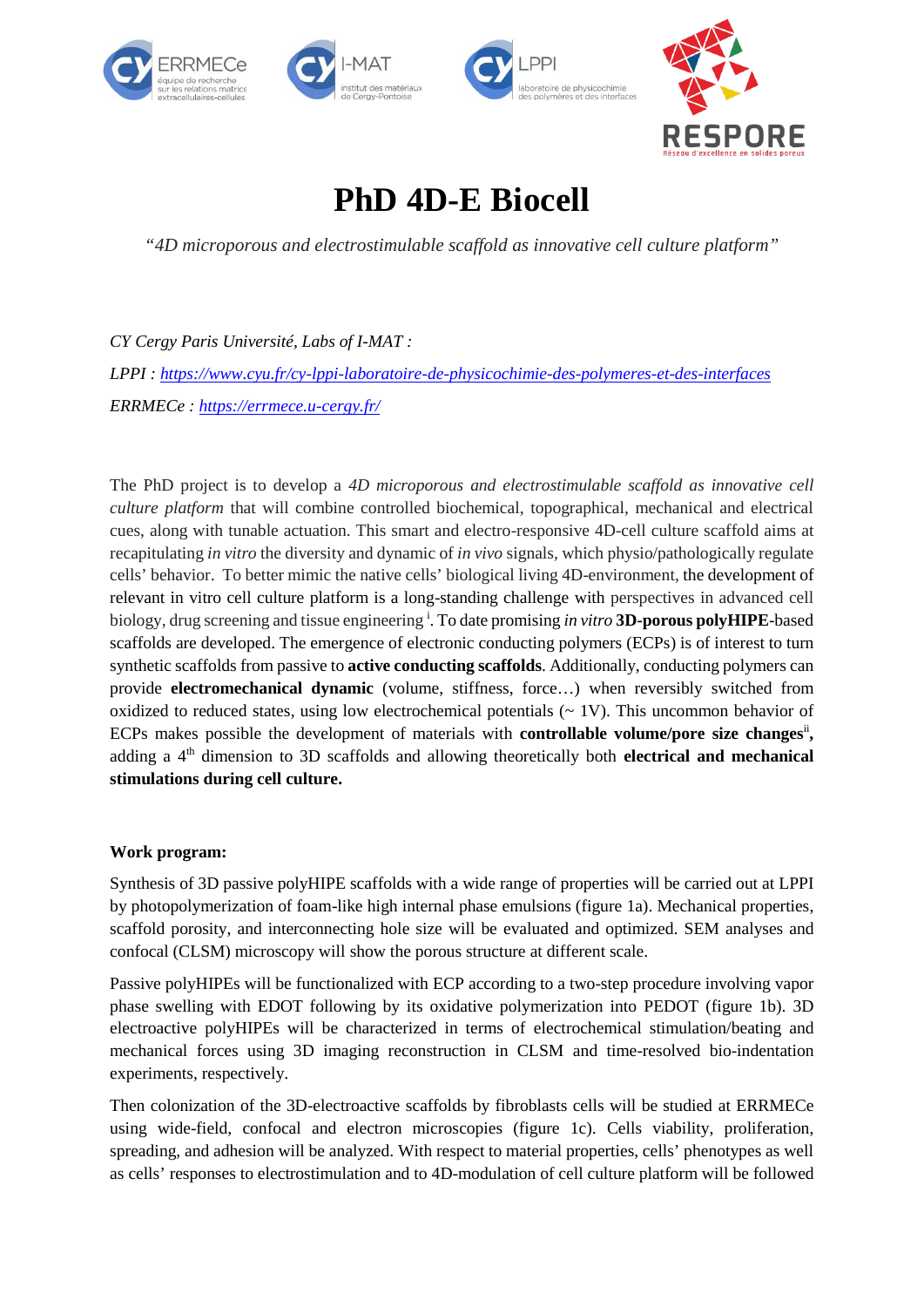



using biochemical and cell biology approaches. A marked attention will be paid to phenotypic transitions. In collaboration with IBPS, the opportunity to use the 4D-electroactive cell culture platform to develop a model of cardiac fibrosis microenvironment will be evaluated.



*Figure 1 : (a) 3D micro-porous PolyHIPE, (b) electromechanical stimulation of electroactive polHIPE-PEDOT, (c) SEM of the electroactive PolyHIPE and (d) confocal laser scanning microscopy (CLSM) image of stained fibroblasts on the porous scaffold*

By the end of the thesis, the PhD candidate will be competent in polyHIPEs synthesis and characterization, ECP functionalization, imagery analysis, cell culture, cell biology, and biochemistry.

## **Candidate Profile**

- Master degree graduated in biology / biochemistry / biomaterials /chemistry with a strong scientific interest on material chemistry and multidisciplinary approaches.

- Skills in cell culture, imagery acquisition and analysis, and material synthesis**.**
- A high level of scientific English and correct expression/writing.
- Curiosity, autonomy, rigor and capacity to work within multidisciplinary team are required.

#### **Starting date, duration, funding**

Starting from Autumn 2021, for a duration of 36 months.

**Funding :** Respore [\(https://www.respore.fr/\)](https://www.respore.fr/)

## **Localization and Supervision** :

The thesis student will participate in the Respore funded project 4D-eBioCell under the supervision of C. Plesse, HDR, A. Ferrandez-Montero, C. Vancaeyzeele (LPPI) J. Leroy-Dudal & R. Agniel (ERRMECe).